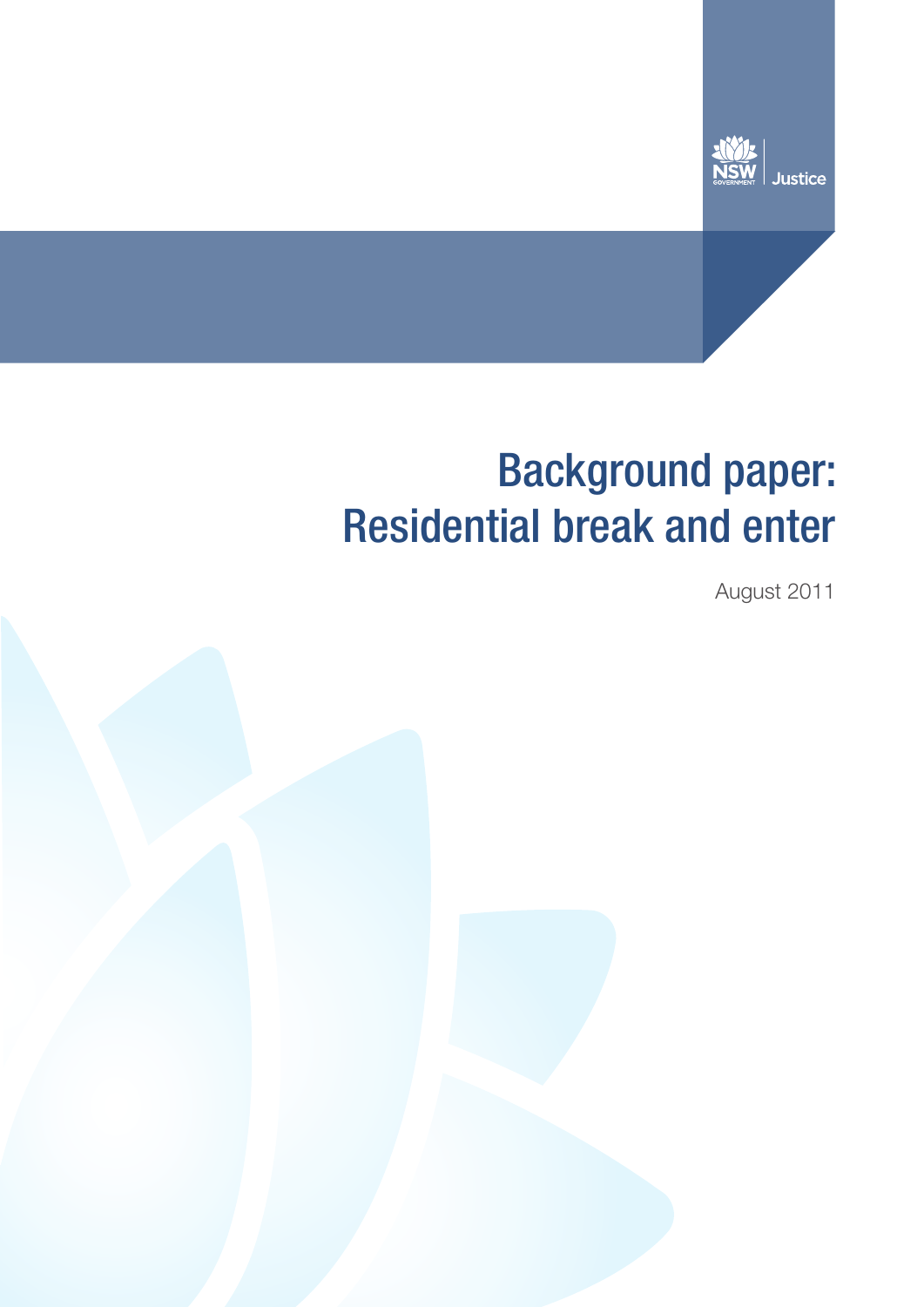# **Table of contents**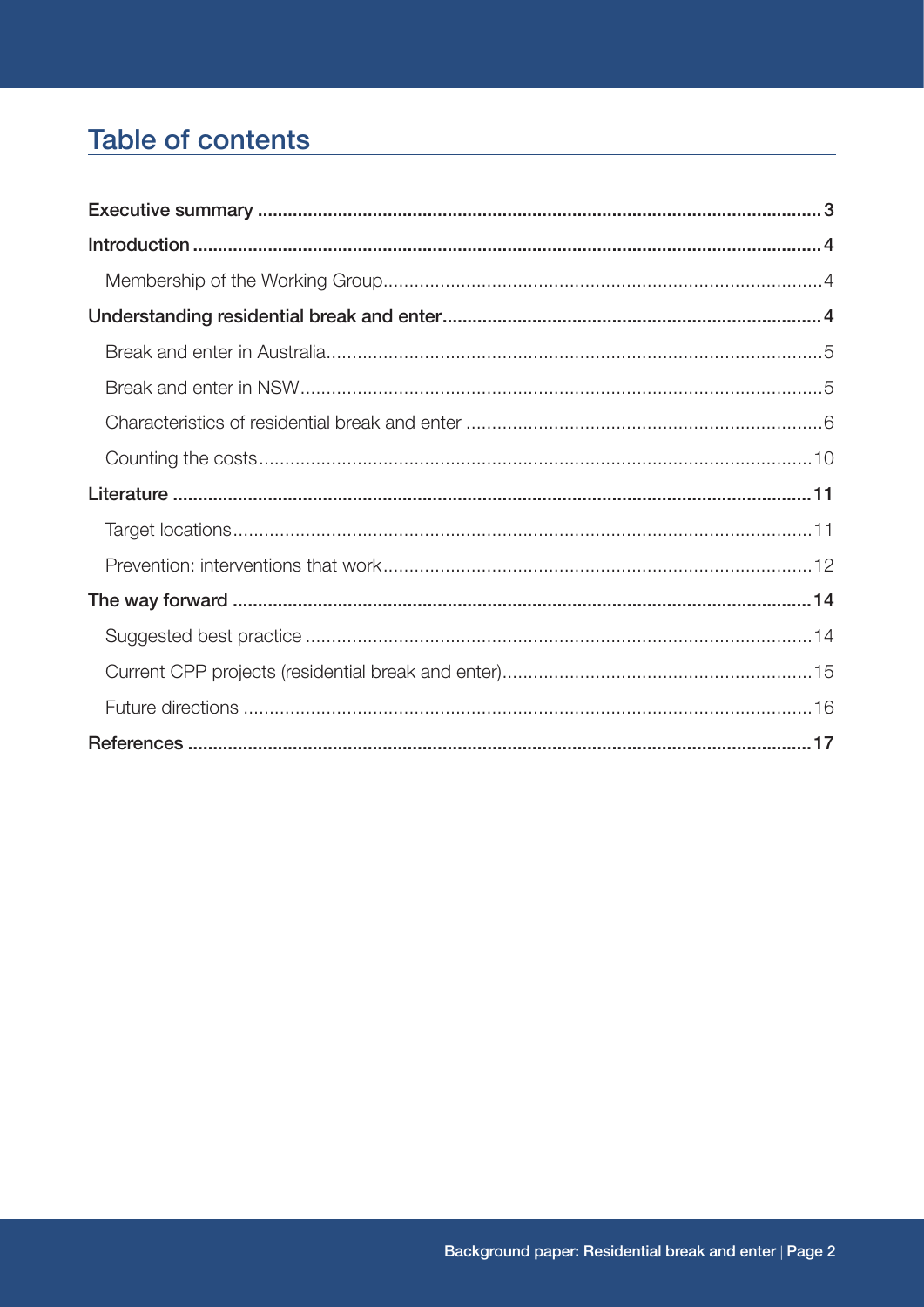# Executive summary

The NSW Department of Justice (DJ) has created a Residential Break and Enter Working Group, made up of stakeholders from across the Government and relevant industries. The objective of this Working Group is to find ways to support current crime prevention strategies, and to recommend new ways of minimising the harm of break and enter. This report was prepared on behalf of the Working Group, and aims to give a background of the crime of residential break and enter, to serve as a basis for Working Group discussions.

Australia has the second highest rate of residential break and enter in the world. Although the number of incidents has dropped by approximately half since 2000, residential break and enter is still the most common serious crime reported in New South Wales, with over 40,000 incidents reported annually. This costs the state at least \$144 million every year, with at least \$41 million being borne by the NSW Government.

One defining characteristic of residential break and enter is that it is a difficult crime to prosecute. Only about 15 per cent of the total reported incidents eventually make it to court, and of the people charged, only 57 per cent are found guilty. This means that it is difficult to get a picture of offenders. However, of offenders that are known, half are between 10 and 19 years old, and almost all are male.

By far the most common time for residential break and enters to occur is on weekday mornings, as this corresponds with occupants not being at home. Offenders tend to spend very little time inside the house, looking for goods with high resale value and ability to be carried easily, such as cash, jewellery, and small electronics like laptops and cameras.

When selecting targets, offenders tend to favour ease of access and getaway, as well as signs of high value goods. For this reason, one of the most effective ways to prevent break and enter is through strengthening access control via the installation of gates, fences, window or door locks, security screens, and alarms. Other effective prevention strategies use the involvement of neighbours as natural surveillance.

Local Government Areas (LGAs) with the highest number of residential break and enters are all metro locations, with most being in the Sydney area, such as Blacktown, Sydney, Parramatta, Campbelltown, and Liverpool. Residents of public housing estates are also disproportionate victims of break and enter, facing more than twice the risk of residents of private dwellings. Concentrating on these areas when implementing strategies is therefore most likely to be successful.

NSW Crime Prevention Programs (CPP) is experimenting with a range of initiatives aimed at preventing residential break and enter. These include assessment of the properties of victims and subsidising security improvements, educating residents on what measures are most effective, reducing the ability of offenders to sell stolen goods, and exploring design issues with the Designing Out Crime Research Centre.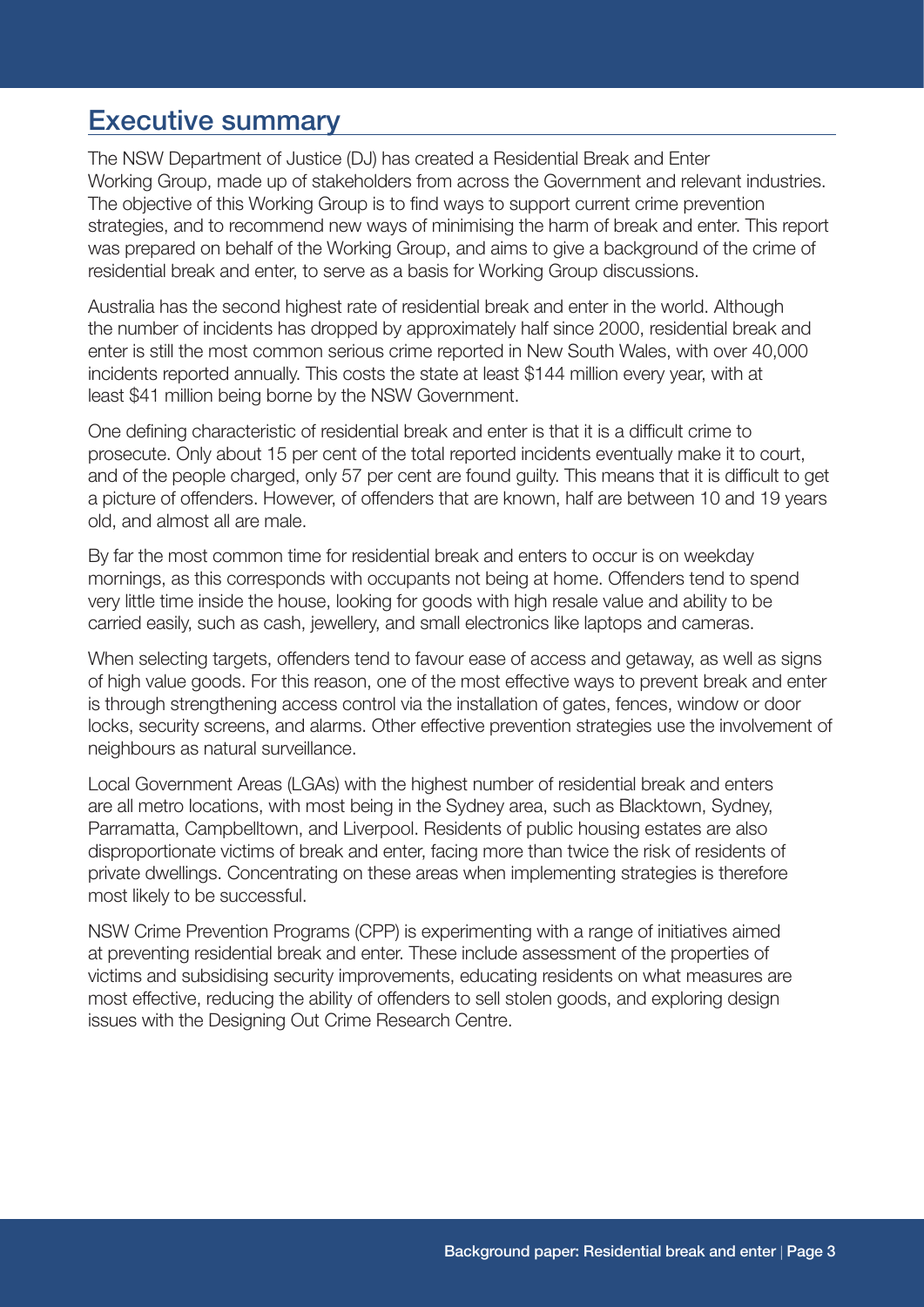# **Introduction**

Residential break and enter is one of the most common crimes experienced in NSW, with over 40,000 reports made to NSW Police each year. Break and enter is an offence that is a significant problem for households and results in substantial costs to both the community and the NSW Government. Unlike many offences, break and enter has a high reporting rate, with three in four victims reporting the incident to the police.<sup>1</sup>

From a government perspective, little is known about what industry-led crime prevention initiatives are in place to address residential break and enter. Therefore, a Working Group for residential break and enter has been convened to inform the development of a NSW Government coordinated approach to break and enter that incorporates law enforcement, building and environmental design, communication and security. It has four main roles:

- explore opportunities to implement strategies to support and encourage law enforcement
- facilitate discussion on the issue of residential break and enter and how different organisations can play a role in reducing this crime
- identify gaps in existing approaches to tackle residential break and enter offences
- provide advice and strategies to better implement Crime Prevention Through Environmental Design (CPTED).

It is anticipated that the Working Group will maximise the level of expertise involved in the development and implementation of NSW break and enter strategies.

This report aims to provide an initial overview of recorded levels of residential break and enter and its costs to households and other sectors. Strategies that have been implemented successfully to reduce the level of residential break and enter in specific locations are also discussed.

### Membership of the Working Group

Organisations invited to the Working Group include NSW Police Force; NSW Department of Planning; Local Government and Shires Association; Designing Out Crime Research Centre; Australian Security Industry Association Ltd; Insurance Council of Australia; Hardware Association of NSW; Australian Retailers Association; Urban Development Institute of Australia; Housing Industry Association; Australian Institute of Architects; Planning Institute of Australia; and the Master Locksmiths Association.

# Understanding residential break and enter

Residential break and enter (also known as burglary) is defined as 'the unlawful entry of a structure with the intent to commit an offence, where the entry is either forced or unforced'.<sup>2</sup> Typically, the level of residential break and enter in Australia is measured by:

• Crime and court statistics – recorded crime statistics relate only to those offences that are reported to the Police as well as the number of offenders apprehended and processed through the criminal justice system.

<sup>1</sup> Australian Bureau of Statistics, 2011, *Crime Victimisation, Australia, 2009–10* (cat 4530.0). Melbourne: Australian Bureau of Statistics.

<sup>2</sup> Australian Bureau of Statistics (2011), *Australian and New Zealand Standard Offence Classification* (cat. 1234.0), Melbourne: Australian Bureau of Statistics, p. 48.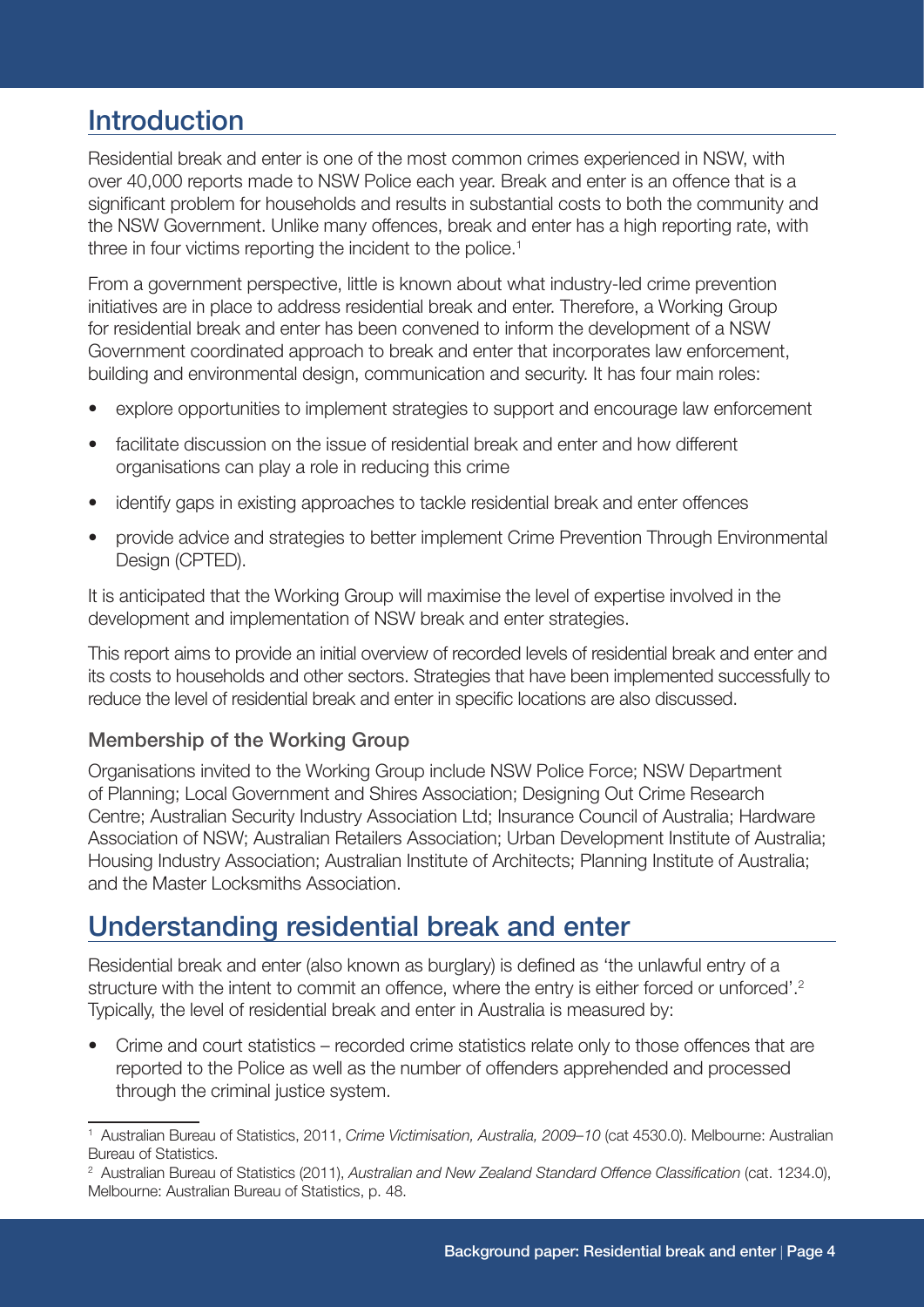• Crime victimisation surveys – the Australian Bureau of Statistics conducts a survey of crime victimisation. It is an annual survey capturing the extent of victimization, whether victims reported these incidents to police, characteristics of victims and characteristics of their most recent incident, and people's perceptions on social disorder in their local area.

# Break and enter in Australia

According to the United Nations, Australia has one of the highest global rates of residential break and enter at 763.9 per 100,000 population.<sup>3</sup> Australia is second only to New Zealand (965.7 per 100,000), with Belgium, the United Kingdom and the United States of America (rate 501.5 per 100,000) making up the rest of the top five.<sup>4</sup>

In 2009–10, it was estimated that 254,500 (three per cent) Australian households were victims of at least one break-in to their home, garage or shed, with 76 per cent of these incidents being reported to the police.<sup>5</sup>

## Break and enter in NSW

NSW has a relatively high rate of break and enter, despite property crime offences (with the exception of steal from retail) over the past two years either falling significantly or remaining stable. Bureau of Crime Statistics and Research (BOCSAR) data show that residential break and enter offences in NSW have fallen by almost 50 per cent over the decade between 2001 and 2010. Despite this, the high volume of offences committed ensures that the crime remains a significant issue for NSW (see Figure 1).





**Source:** Bureau of Crime Statistics and Research

In the 12 months to March 2011, NSW recorded 40,832 residential break and enter offences. In the previous year (the 12 months to March 2010), 41,400 residential break and enter offences were recorded across NSW. Overall, while the numbers are slightly decreasing each year, the two-year trend remains stable.

<sup>3</sup> United Nations (2010).

<sup>4</sup> Ibid.

<sup>&</sup>lt;sup>5</sup> Australian Bureau of Statistics (2011), Recorded Crime - Victims, Canberra.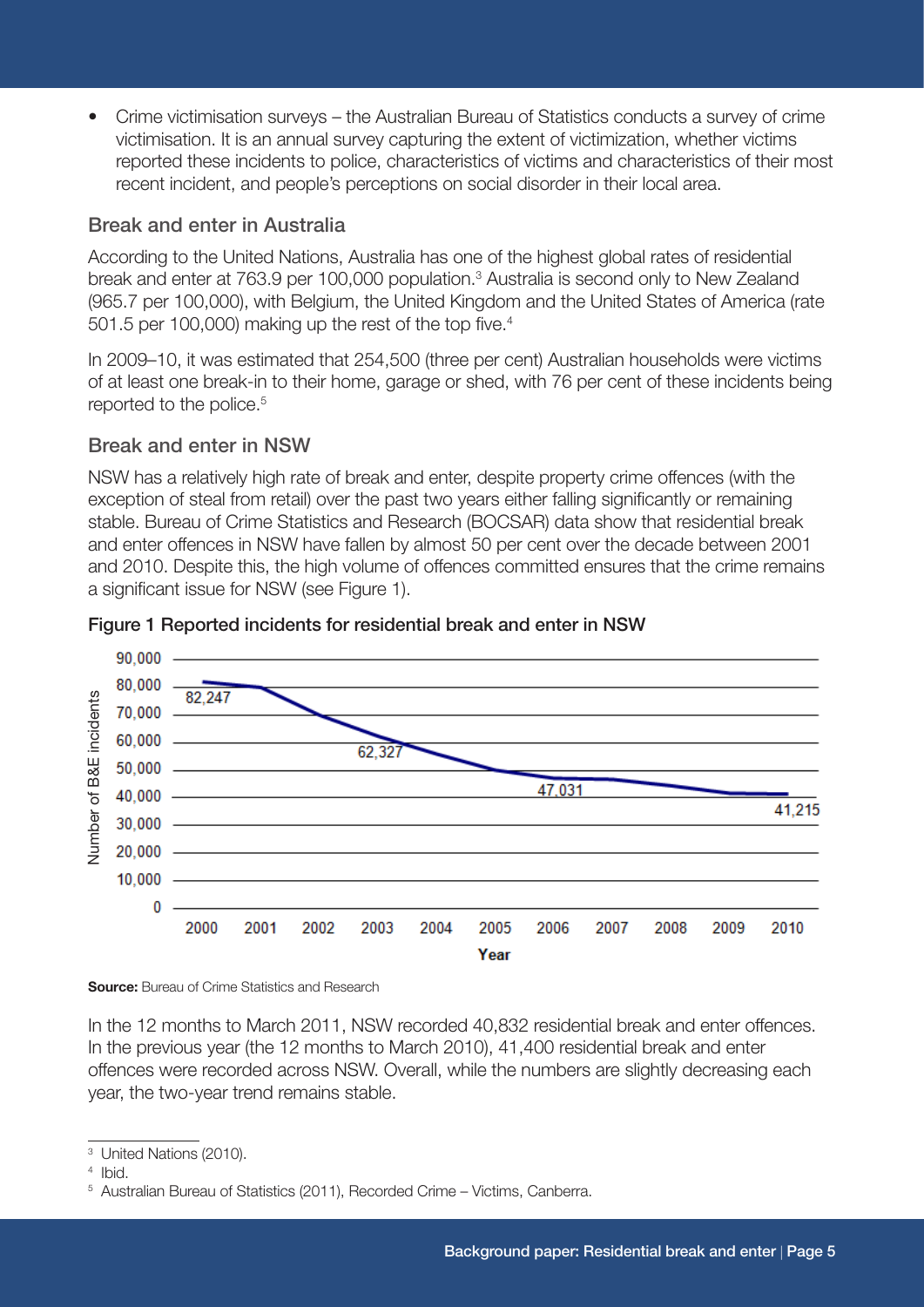The 10-year drop in residential break and enter is in line with other property offences, which are all currently at record low levels. It is difficult to attribute a decline in break and enter to one specific intervention, however some possible explanations are offered. Heroin consumption is linked to property crime (users often resort to property crime to fund heroin purchases<sup>6</sup>) and in 2001 there was a major reduction in the availability of heroin in NSW (with corresponding increases in its price and reductions in its purity).

The NSW Government also held the NSW Drug Summit in 1999, which resulted in significant funding boosts for drug (specifically heroin) treatment programs, and NSW Attorney General initiatives including the Drug Court and MERIT (Magistrates Early Referral into Treatment<sup>7</sup>) arose out of that funding, leading to more heroin users undergoing treatment after 2001. At a local level, there also may have been an increase in household reporting or police practices may have changed over the past few years resulting in a higher percentage of offenders being apprehended (despite lower rates of offending<sup>8</sup>). The combination of these factors has led to the significant decrease in break and enter incidents, although the volume of offences is still relatively high.

### Characteristics of residential break and enter

### Points of entry

The most common points of entry are ground floor front and back doors, and windows. Offenders will use any opportunity to gain access to potential targets (including climbing on the roof/through a garage window), but prefer the ground floor windows and doors for their ease of accessibility.

## Offender profile

Only a very small number of break and enter offenders are caught and proceeded against in NSW. In 2010, 2,848 charges were brought before NSW Local Courts for these offences, 970 before NSW higher courts and 2,388 before the Children's Court, for a total of 6,206 charges across NSW.9 Just over half of those accused in the Local Courts were found guilty of the offence (1,339) with imprisonment the main form of punishment (626 offenders, with an average sentence of 8.9 months<sup>10</sup>), followed by bond without supervision (164) and community service orders (137).<sup>11</sup> The 961 offenders before the Children's Court who were found guilty were generally sentenced to one of following: bonds (355 offenders), probation orders (258 offenders) or control orders (191 offenders).<sup>12</sup>

8 NSW has seen a drop in offender rates from 49.4 per 100,000 population in 2008-09 to 47.8 per 100,000 population in 2009–10. See Australian Bureau of Statistics (2011), Recorded Crime – Offenders 2009–10; Canberra: Australian Bureau of Statistics.

<sup>6</sup> Moffatt, S., Weatherburn, D. & Donnelly, N. (2005). *What Caused the Recent Drop in Property Crime*? NSW Bureau of Crime Statistics and Research, Sydney.

<sup>7</sup> MERIT is a special program based in Local Courts that provides the opportunity for adult defendants with substance abuse problems to work, on a voluntary basis, towards rehabilitation as part of the bail process.

<sup>9</sup> BOCSAR (2011), Latest Criminal Court Report. Note that the quoted figures include non-residential break and enter (for example, breaking into retail stores or other places of business).

<sup>10</sup> BOCSAR (2011), Criminal Court Information: Average Length of Imprisonment.

<sup>11</sup> BOCSAR (2011), Criminal Court Information: Penalties by Offence.

<sup>12</sup> BOCSAR, 2011, Latest Criminal Court Report.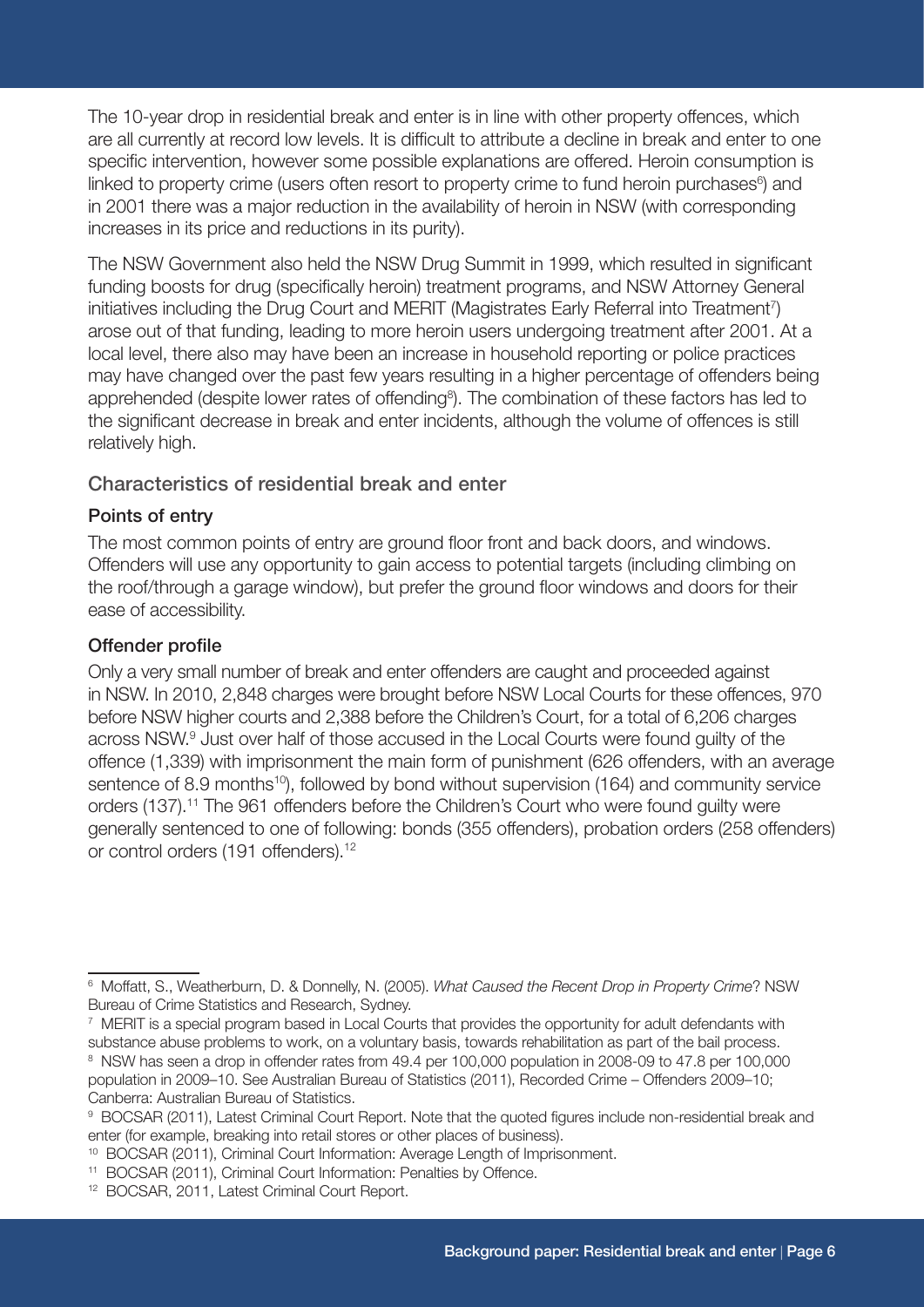BOCSAR data for 2010 shows that 88 per cent of residential break and enter offenders were male.13 Forty-one per cent of offenders were aged under 18 years, with 51 per cent of offenders aged between 10 and 19 years.<sup>14</sup>

### Offence times

The morning hours of a weekday are a common time for dwellings to be left empty as the occupants are generally not at home. In 2010, the hours of 6am to 12pm on a Tuesday morning were most common for NSW break and enter offences, closely followed by 6am– 12pm on Monday and Wednesday mornings.<sup>15</sup>





**Source:** Bureau of Crime Statistics and Research

#### Stolen items

Cash remains the most commonly stolen item, being stolen in 22.6 per cent of incidents in 2001 and 31.4 per cent in 2010. It is the only item that retains 100 per cent of its value and does not require on selling. Laptops are the second most commonly stolen item and have experienced a large increase over the past 10 years (in 2010, 26.0 per cent of break and enter incidents involve laptops, as opposed to five per cent in 2001). Jewellery is next at 22.6 per cent, followed by cameras (15.3 per cent) and mobile phones at 14.6 per cent (see Figure 3 for further items).<sup>16</sup>

BOCSAR suggests that the reason for the rise in laptop thefts is twofold: there are simply more available to steal (the Federal Governments Digital Education Revolution Program alone has added an additional 130,000 laptops to NSW), and the retail price of laptops has not dropped as dramatically as some other electrical equipment (e.g. DVD players), so they remain very attractive to offenders.<sup>17</sup>

<sup>13</sup> Goh, D. & Moffatt, S. (2011). *NSW Recorded Crime Statistics 2010*. NSW Bureau of Crime Statistics and Research, Sydney.

 $14$  Ibid.

 $15$  Ibid.

<sup>16</sup> Fitzgerald, J. & Poynton, S. (2001) *The Changing Nature of objects stolen in household burglaries*. NSW Bureau of Crime Statistics and Research, Sydney.

 $17$  Ibid.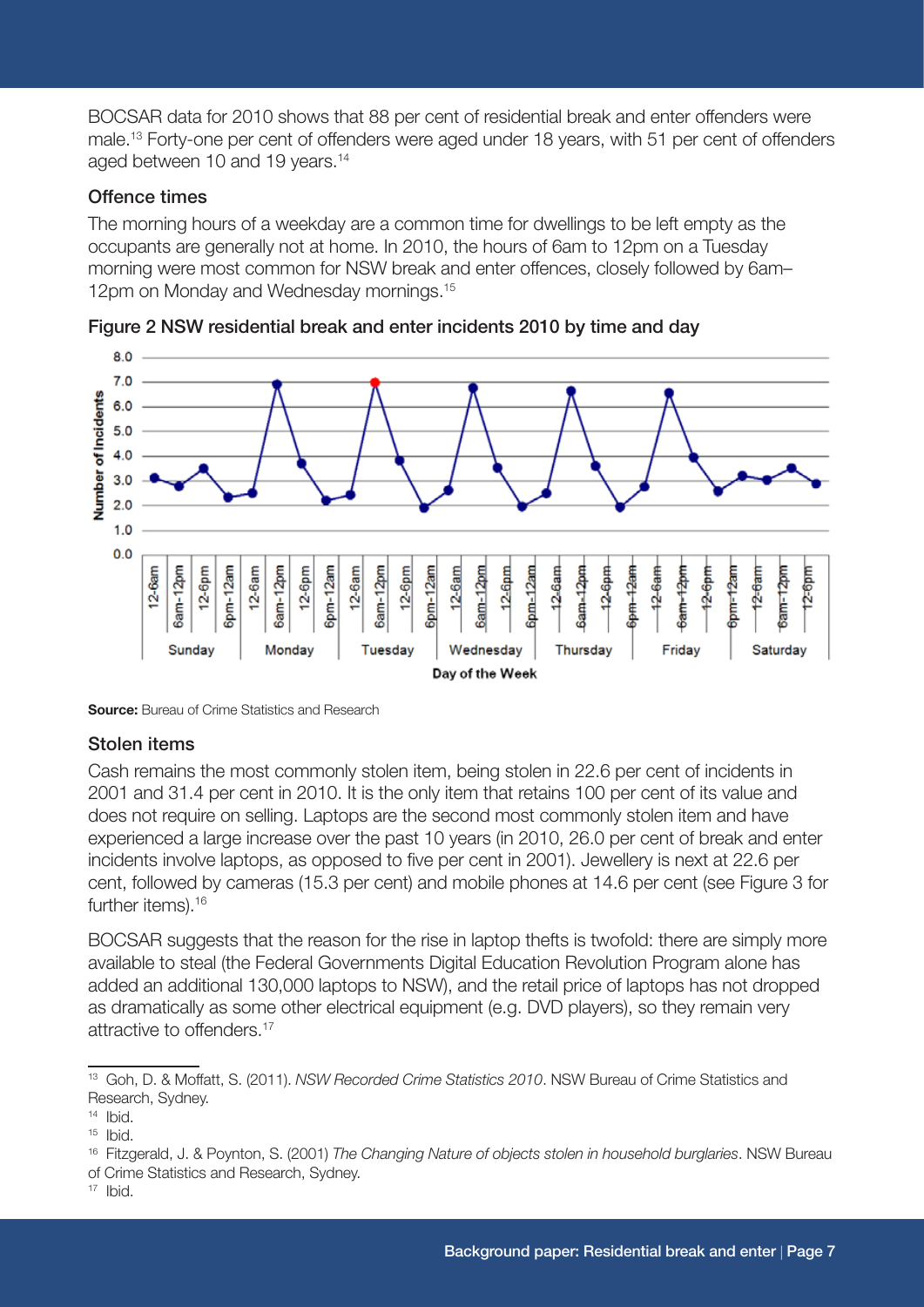#### Figure 3 NSW break and enter incidents where the named item was recorded as stolen, 2010



**Source:** Bureau of Crime Statistics and Research

Interestingly, the recorded theft rate of jewellery in break and enter incidents has remained relatively stable (up from 21.5 per cent in 2001 to 22.6 per cent in 2010) despite a rapid rise in the price of gold in recent years. As at November 2010, the price of the precious metal hit a record high that made selling jewellery more appealing, and buying it more lucrative. Coinciding with this, in recent years there has been a large increase in outlets offering 'cash for gold' at shopping centres and on television. Police have shared anecdotal evidence that there appears to be a rise in the number of theft offences in areas where 'Gold Kiosks' are located.

CPP is currently working on a project examining the stolen goods market to identify and develop strategies to reduce the incidence of suspicious metal transactions. The scope of the project includes a consideration of whether there is a relationship between theft of jewellery and the gold market. This is further discussed in later in this report.

#### Disposal methods

Offenders employ a variety of measures to dispose of stolen goods, including keeping them for personal use, selling/exchanging online, selling to businesses (generally secondhand shops and pawnbrokers) and exchanging goods for illicit drugs.18

The time taken to dispose of the goods varies according to the type of disposal method used. In Western Australia, trading goods with drug dealers was both the most common and fastest transaction, occurring 5.5 hours after the goods were stolen.<sup>19</sup> Transactions with legitimate businesses (including pawnshops) took the longest at an average of 35.5 hours after the break and enter. NSW research has found that 36 per cent of offenders disposed of the stolen goods within one hour of the break and enter, and 82 per cent disposed of the stolen goods within 24 hours of the break and enter.<sup>20</sup>

<sup>18</sup> Nelson, D., Collins, L. & Gant, F. (2002) The Stolen Property Market in the Australian Capital Territory, Canberra. 19 Ferrante, A. & Clare, J (2006). Known Offenders and the Stolen Goods Market in Western Australia: Research Report, Crime Research Centre, University of Western Australia.

<sup>&</sup>lt;sup>20</sup> Stevenson, R., Forsythe, L. and and Weatherburn, D. (2001). The Stolen Goods Market in New South Wales, Australia. An analysis of disposal avenues and tactics, *British Journal of Criminology*, 41.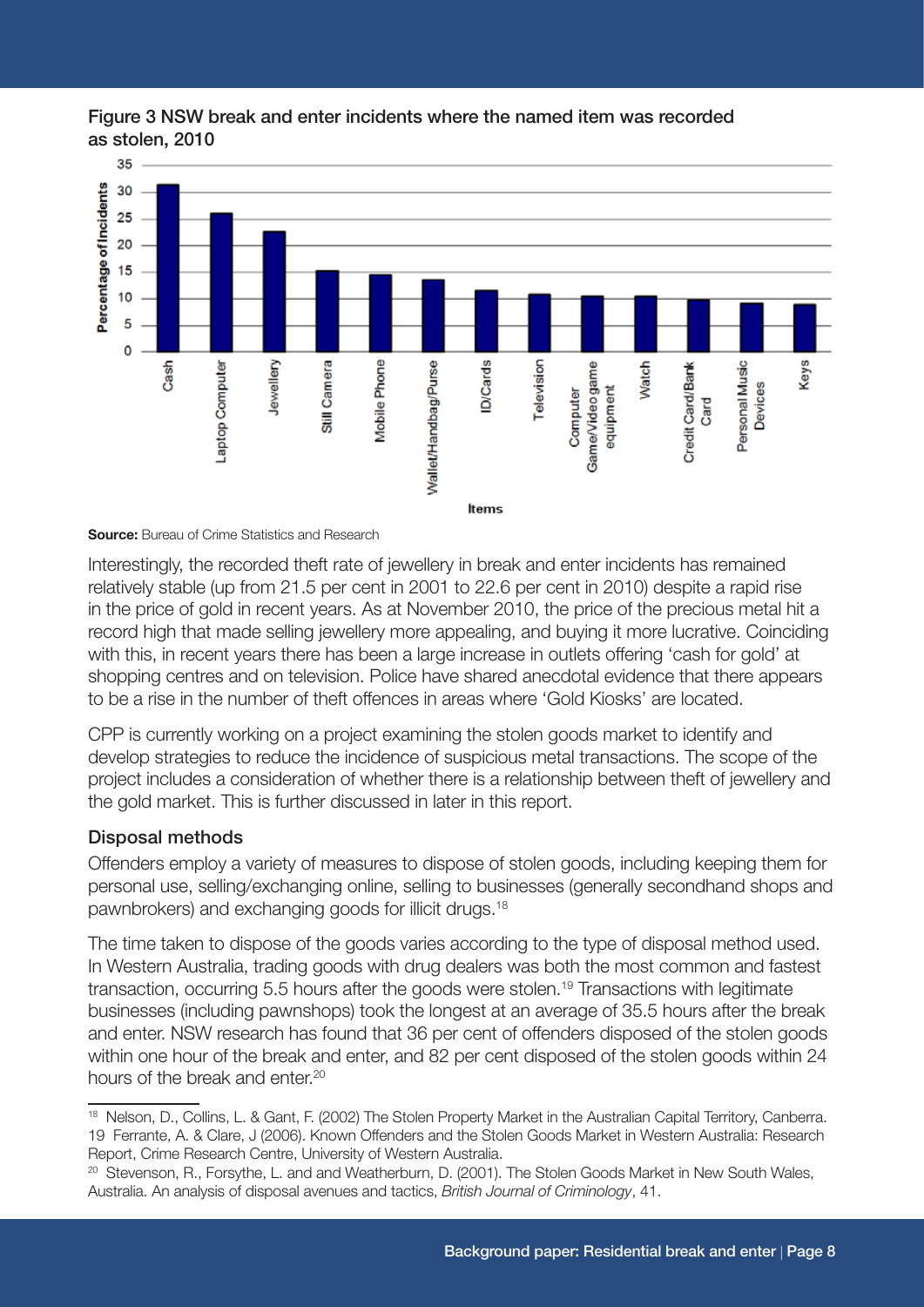Over the past decade, online sellers and auction sites have become popular disposal methods for stolen goods as second-hand shops have had their regulations and bookkeeping practices tightened. Law enforcement acknowledges that these sites are an increasing issue despite larger sites such as eBay having strict no stolen goods policies.<sup>21</sup> While several offenders have been charged for using online selling sites to dispose of stolen goods,<sup>22</sup> the offenders who use these sites are believed to be professional and are therefore more difficult to investigate and apprehend<sup>23</sup> than the offenders of the past who were generally out to trade stolen goods for drugs. No data is available on the time taken to dispose of stolen goods online.

#### Locations most frequently targeted

Despite a stable 24-month trend in total number of offences across the state, particular LGAs) have experienced marked increases in the number of residential break and enter incidents over the past 24 months. Of note are the percentage increases in Lachlan (78.6 per cent); Kiama (59.4 per cent); Coonamble (44.6 per cent) and Port Macquarie-Hastings (42.1 per cent).

LGAs with a high frequency of incidents include Blacktown, Newcastle, Sydney, Parramatta and Campbelltown. These five LGAs account for 18 per cent of all residential break and enter offences in NSW. The top 10 LGAs (see Table 1 below) account for 31 per cent of all NSW incidents. Attention is not only warranted in those LGAs with a high rate of offending, but also those with a particularly high frequency of offending.

| <b>LGA</b>       | No. of incidents |
|------------------|------------------|
| Blacktown        | 2,149            |
| <b>Newcastle</b> | 1,362            |
| Sydney           | 1,318            |
| Parramatta       | 1,304            |
| Campbelltown     | 1,274            |
| Liverpool        | 1,131            |
| Wollongong       | 1,036            |
| Penrith          | 1,033            |
| <b>Bankstown</b> | 966              |
| Holroyd          | 833              |

| Table 1 NSW LGAs with the 10 highest incidence of residential break and enter |  |
|-------------------------------------------------------------------------------|--|
| April 2010-March 2011                                                         |  |

Given that these 10 locations (out of 143 LGAs) account for over 30 per cent of all residential break and enter offences in NSW it suggests that this crime is concentrated in certain areas and prevention efforts would be best-placed targeting these locations. With the exception of Bankstown and Wollongong, which are slightly below parity, the rate of incidents of break and enter in the above locations are higher than the overall rate for NSW.24

#### Public housing

21 ZDNet Australia (2011), 'Boom in stolen goods online' at http://m.zdnet.com.au/ebay-seller-charged-overstolen-goods-139179559.htm

22 See, for example, News.com.au (2009), 'Ebay Scammers Arrest' at http://video.news.com.au/1057693050/ Ebay-scammers-arrest

23 ZDNet Australia, 2011, 'Boom in stolen goods online' at http://m.zdnet.com.au/ebay-seller-charged-overstolen-goods-139179559.htm

24 Goh, D. & Moffatt, S. (2011). *NSW Recorded Crime Statistics 2010*. NSW Bureau of Crime Statistics and Research, Sydney.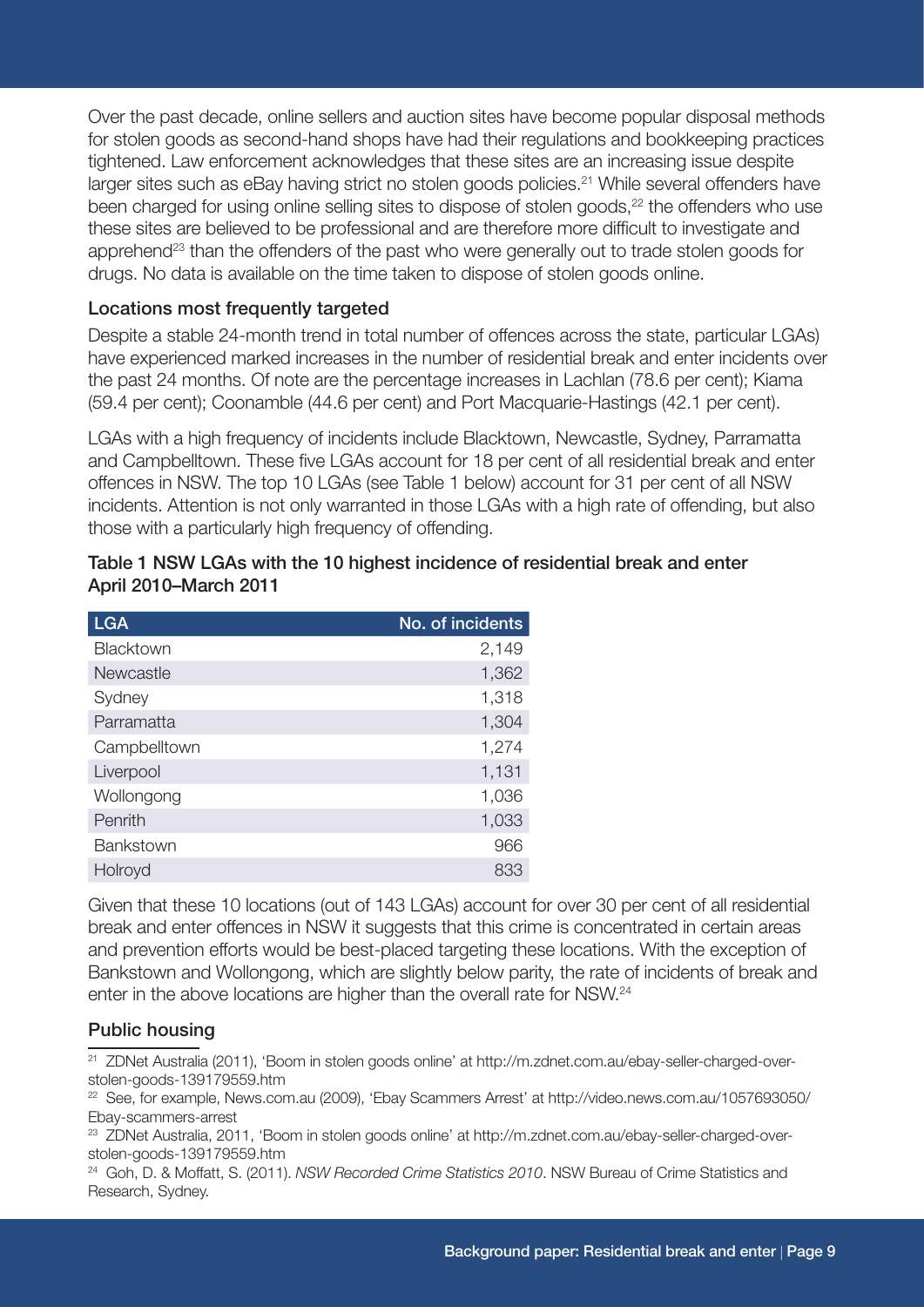There tend to be higher break and enter rates in areas with high levels of public housing. Unpublished BOCSAR data show that in 2009, the proportion of residential break and enter incidents occurring in housing estates was 11 per cent, despite only 5 per cent of NSW households living in Housing NSW properties.25 In specific sites such as Wagga Wagga, this situation is even more pronounced: in 2010, 29 per cent of break and enter dwelling incidents in the Wagga Wagga local government area occurred in one of the four main public housing estates, while houses in these estates made up approximately five per cent of all households in Wagga Wagga.<sup>26</sup>

A BOCSAR study in 1997 found that the best explanation for higher rates of crime in public housing estates is that public housing tenants are more at risk of becoming both crime victims and offenders, due to their social and economic disadvantage.<sup>27</sup> Housing NSW are addressing this by revitalising communities: public housing areas are being developed as socially mixed income areas and the public housing stock is designed to blend in with surrounding privatelyowned housing. One example of this is the Airds-Bradbury development in Sydney, which will house 1,633 private homes, and 699 social housing homes, representing a 70:30 mix of private and social housing.28 Housing NSW has also introduced some of the state's leading architects and building firms into its social housing program to deliver 'modern, innovative and sustainable housing'.<sup>29</sup>

Limited evaluation research has been conducted on the effects of these design practices and policies on residential break and enter rates. Research conducted by the Australian Housing and Urban Research Institute on crime in nine public housing estates in 2004 did not find that increasing the tenure mix was associated with a reduction in crime – although the authors concede that the benefit of the interventions may not have been apparent in the narrow timescale of the research.<sup>30</sup> DJ anticipates that recent Housing NSW policies may have a positive effect on crime rates, and we look forward to discussing these further with Housing NSW and other interested Working Group members.

### Counting the costs

The cost of residential break and enter has been costed at \$2,500 to victims<sup>31</sup> and at least \$1,000 to the NSW Government . Based on the number of offences that occurred in NSW in 2010, it can be estimated that the cost of this offence exceeded \$144 million, with approximately \$41 million of that being borne by the NSW Government.

28 NSW Housing (2011), Airds-Bradbury Renewal Project, at http://www.housing.nsw.gov.au/

 $29$  Ibid.

<sup>25</sup> Unpublished BOCSAR data (2011).

<sup>26</sup> Unpublished BOCSAR data (2011).

<sup>27</sup> Matka, E. (1997), *Public Housing and Crime in Sydney*. General Report Series, NSW Bureau of Crime Statistics and Research, Sydney.

Changes+to+Social+Housing/Redevelopment/Airds+Bradbury+Renewal+Project.htm

<sup>&</sup>lt;sup>30</sup> Samuels, R., Judd, B., O'Brien, B & Barton, J. (2004) Linkages Between Housing, Policing and Other Interventions for Crime and Harassment Reduction in Areas with Public Concentrations, AHURI Final Report, No. 73.

<sup>31</sup> Mayhew, P (2003). 'Counting the Costs of Crime in Australia', *Trends and Issues Paper*, No. 247, Australian Institute of Criminology, Canberra.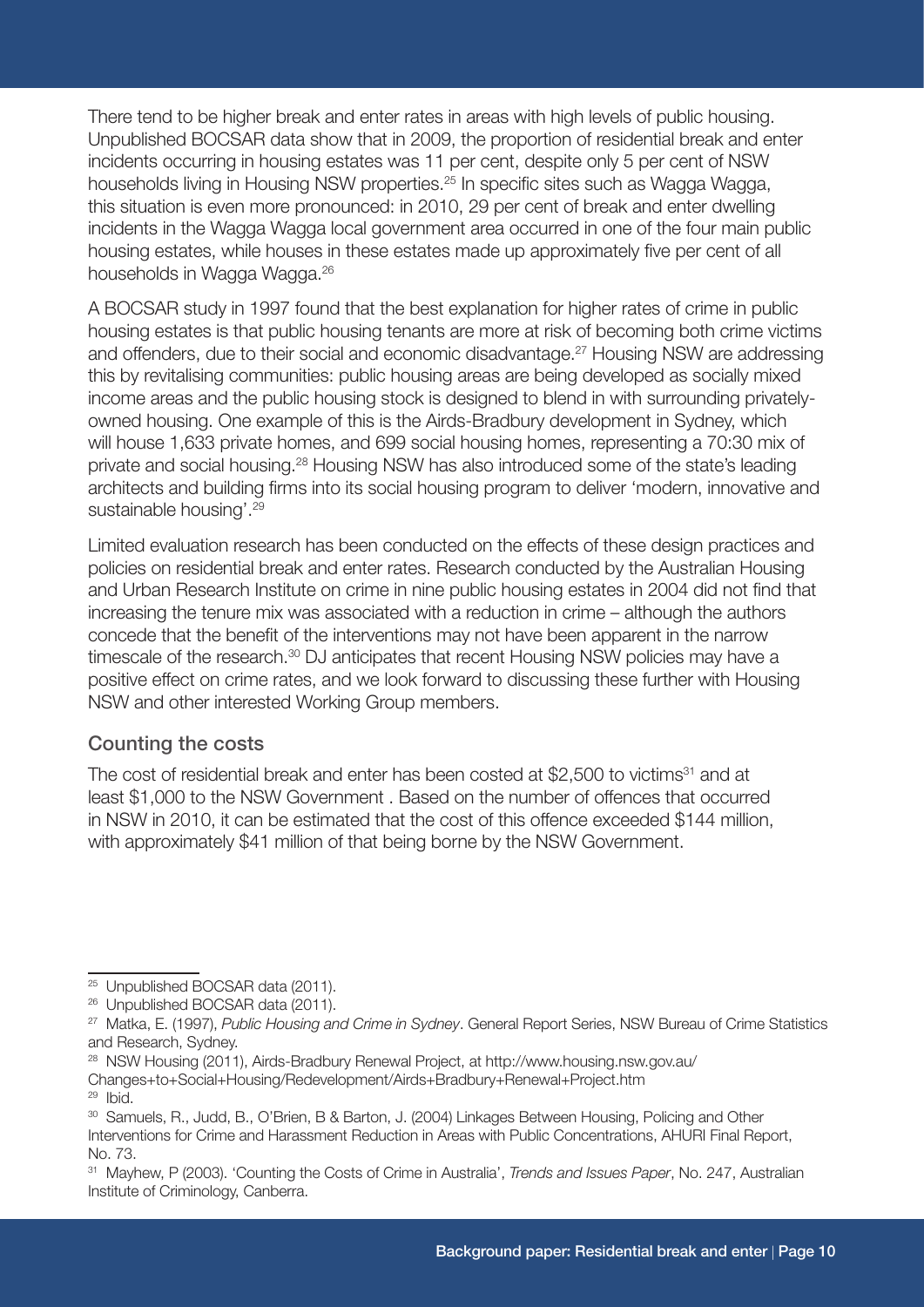# **Literature**

## Target locations

Interviews with convicted offenders reveal clear targeting preferences. Offenders consider likely occupancy, accessibility and neighbourhood type.32 Brown and Altman suggest that offenders prefer neighbourhoods characterized by unstable and non-cohesive social structures because the anonymity amongst residents implies a lower level of territoriality as residents will be less likely to identify or be suspicious of strangers, and intervene if concerned.<sup>33</sup> Offenders also perceive limited risk of surveillance and apprehension in areas such as these.

Further research revealed that most offenders targeted properties close to home based on issues associated with walking long distances with heavy objects and the advantage of knowing the area in detail.<sup>34</sup> This is supported by Wiles and Costello's finding that offenders travel limited distances to commit offences.35

Nee and Meenaghan found that offenders did several checks before selecting a target, based on general upkeep and décor, visible expensive items and type of car.<sup>36</sup> Similarly, Hearndon and Magill identified that the single most attractive feature of a potential target was the perceived likelihood of finding high value goods – expensive looking dwellings and cars were positive indicators for offenders that there may be valuable items inside the premises.<sup>37</sup> Layout cues are also important; offenders consider the degree of cover, access and getaway routes. Additionally, dwellings that look harder to gain entry to are passed over in favour of 'easier pickings' – homes without security grills, locks and other security mechanisms.

Inside the home, the vast majority (93 per cent) of offenders begin with the master bedroom to locate cash, jewellery and other small valuables by looking inside dressers, bedside tables, under the bed and wardrobes, superficial searches of other rooms and then leaving within minutes.<sup>38</sup> These findings are supported by Nee and Meenaghan's research.

<sup>&</sup>lt;sup>32</sup> Johnson, S., Summers, L. & Pease, K. (2009). Offender as forager? A direct test of the boost account of victimization. *Journal of Quantitative Criminology*, 25:181-200.

<sup>33</sup> Brown, B. & Altman, I. (1981). Territorialty and residential crime: a conceptual framework. *Environmental Criminology*, 55-76. Prospect Heights, IL: Waveland Press.

<sup>34</sup> Hearndon, I. and Magill, C. (2004). 'Decision making by dwelling offenders: offenders' perspectives'. Home Office Findings 249, London, Home Office.

<sup>35</sup> Wiles, P. & Costello, A. (2000). The road to nowhere: evidence for travelling criminals. *Home Office Research Study No. 207*, London, Home Office.

<sup>&</sup>lt;sup>36</sup> Nee, C. & Meenaghan, A. (2006). Expert decision making in Offenders, British Journal of Criminology, 46: 935-949.

<sup>37</sup> Hearndon, I. and Magill, C. (2004). 'Decision making by dwelling offenders: offenders' perspectives'. Home Office Findings 249, London, Home Office.

<sup>38</sup> Wright, T. & Decker, S. (1994). Offenders on the job: Streetlife and residential break-in, Boston: Northeastern University Press.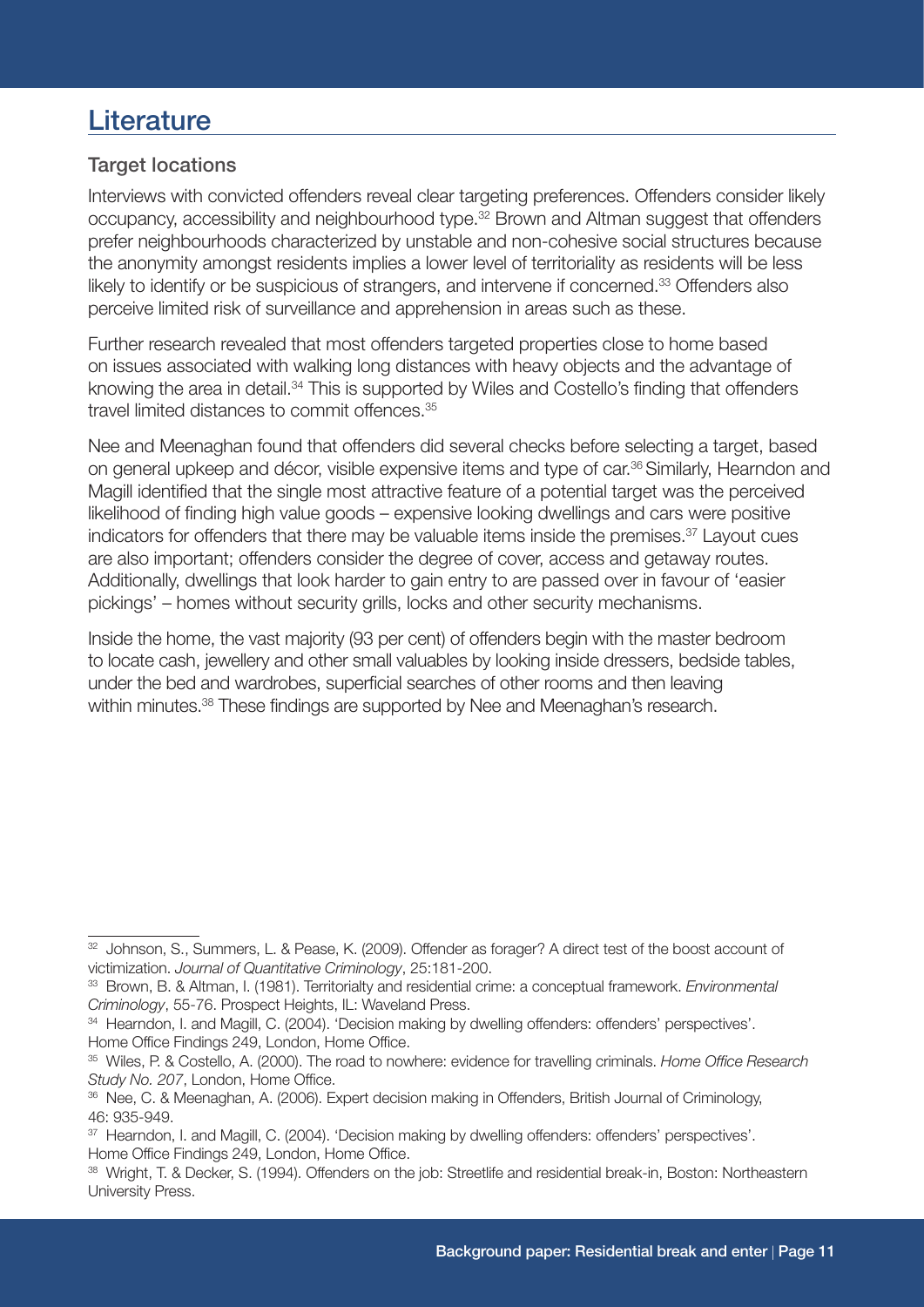#### Revictimisation

Ten to 20 per cent of residential break and enter victims have been previously been victims of break and enter. Households victimised once by a break and enter have been found to be four times as likely to suffer repeat victimisations as those that had not been victimised.<sup>39</sup> Repeat victimisation is most likely to occur one to four weeks after the initial break and enter incident.<sup>40</sup>

#### Prevention: interventions that work

There are a number of interventions that lead to a reduction in residential break and enter when implemented correctly.

#### Access control

The most successful intervention for residential break and enter is access control. Access control measures attempt to make target enclosures (boundaries, fences, gates, doors and windows) harder to penetrate and discourage potential offenders by increasing the effort associated with committing a break and enter offence. Interventions include the installation of gates, fences, window locks, door locks, security screens, and alarms for residents' homes. Entire blocks can also restrict access by installing interventions such as alley gates.

Access control works best in residential areas where there is an identified lack of security at access points, a high level of concern about break and enter and strong support for preventative measures.

Past studies have seen access control interventions installed in individual homes to prevent and/or reduce residential break and enter. Many projects have seen local authorities upgrade security (including window and door locks) on behalf of residents or provide them with financial assistance to do so themselves.<sup>41</sup> Interventions are more effective when residents are provided with financial assistance to install security devices, or where security devices are installed on their behalf.

Cutting off access to entire neighbourhoods has also been used to reduce rates of break and enter in specific locations. In Bowers, Johnson and Hirschfield's study, break and enter offenders in Liverpool were accessing terraced properties through back alleyways. To address this problem, hardwearing lockable gates were installed to restrict access to local residents and reduce opportunities for offenders to gain access to properties. The result was a 37 per cent reduction in break and enter relative to the comparison area. This method and its desirable findings have been replicated in numerous other studies.<sup>42</sup>

<sup>39</sup> Forrester D et al (1988). The Kirkholt Break and enter Prevention Project, Rochdale, Home Office Crime Prevention Unit Series No.13, HMSO.

<sup>40</sup> Morgan, F (2003). Paper presented at the Evaluation in Crime and Justice: Trends and Methods Conference convened by the Australian Institute of Criminology in conjunction with the Australian Bureau of Statistics and held in Canberra, 24–25 March 2003.

<sup>41</sup> See Ekblom et al, 1996; Matthews and Trickey, 1994; Forrester et al, 1990; Allatt, 1984; Beedle and Stangier, 1980. DJ is currently conducting a demonstration project in Clarence Valley, NSW in which victims of break and enter are provided with a voucher to purchase security items such as window and door locks.

<sup>42</sup> See Sturgeon-Adams et al, 2005; Kendrink, 1994.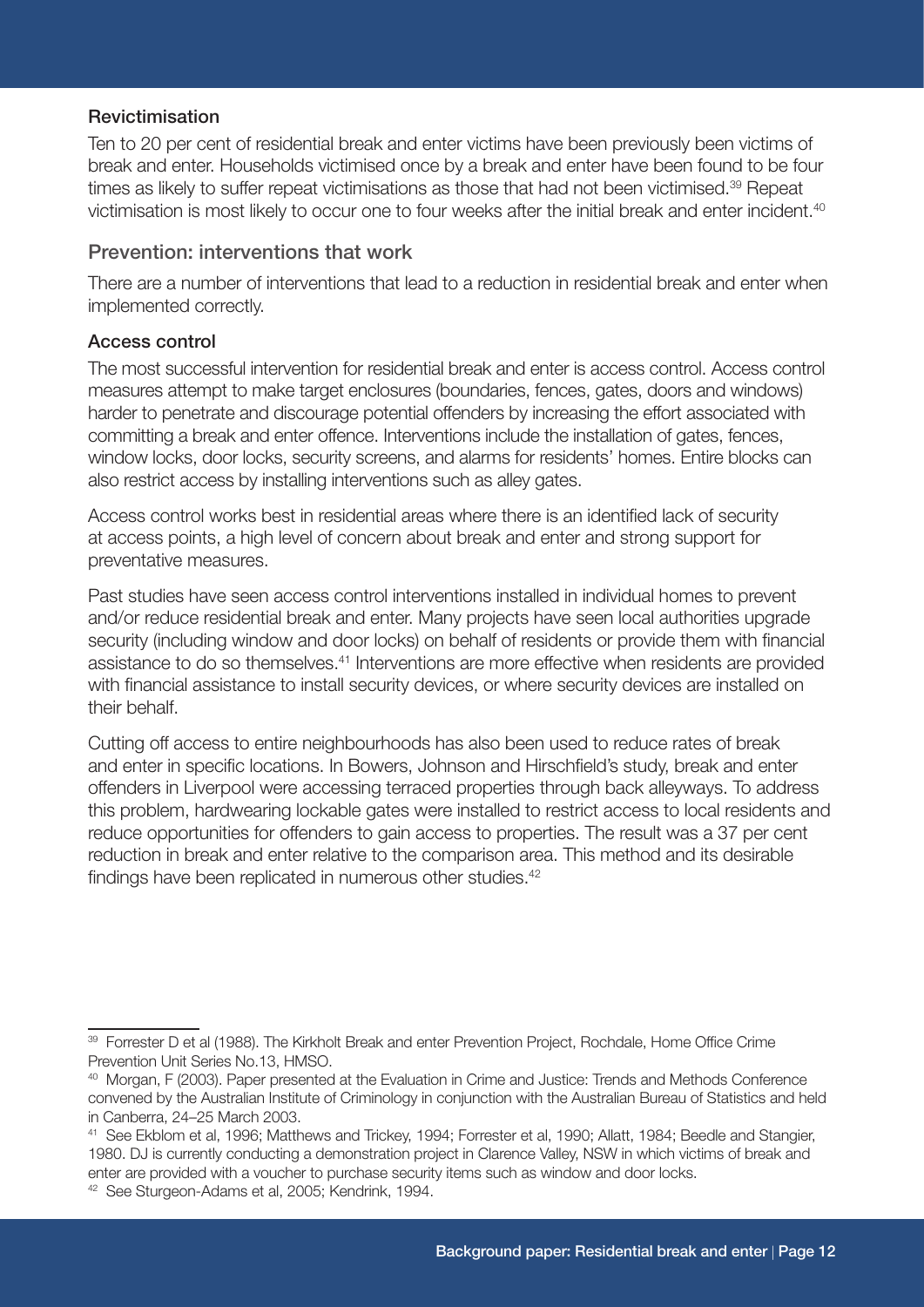Access control measures are often supported by other interventions, such as awareness campaigns and natural surveillance. Awareness campaigns are designed to improve awareness of the risk of residential break and enter and prevention measures. Operation Break and enter Countdown which ran in Western Australia in 2005 used a number of interventions including access control and awareness campaigns to achieve a 45 per cent reduction in break and enter in the target area. Benefits were diffused to surrounding areas leading to a 24 per cent reduction in break and enter rates across the Perth Metropolitan area. Awareness campaigns are generally used in conjunction with other interventions; they are not considered effective when used as a sole intervention.

Natural surveillance encourages people who use the area to monitor activity as part of their daily life. It works best in areas where there is a motivated group of residents prepared to monitor their local area. The well-known Kirkholt Break and Enter Prevention Project in 1990 used a combination of access control (residents were offered low cost loans to upgrade security), natural surveillance and diversionary activities for local youth to achieve a 75 per cent reduction in break and enter over three years.

#### Crime Prevention Through Environmental Design

CPTED falls under a category of crime prevention practice referred to as 'situational crime prevention' which alters the environment to make criminal acts more difficult to execute and less rewarding. The idea behind it is that appropriately designed and managed places attract legitimate users, provide natural surveillance and thereby increase the risk of offenders being challenged or caught.

Samuels determined that design alone cannot prevent or cause crime but it can enhance or diminish opportunity for crime to occur.<sup>43</sup> Part of the CPTED approach involves thinking like a criminal when designing out crime in public space (parks, streets, lanes etc) and private space (dwellings). If the risk of an offender being seen, challenged and apprehended is considered and addressed during the planning stage, opportunistic crime in the area can be lessened. NSW Police support the use of CPTED, conducting 'Safer by Design' courses which promote its use to planners, designers, crime prevention officers and other government agencies.

#### Cocooning

This refers to the practice whereby the neighbours of recent break and enter victims are approached by police and educated on ways to prevent break and enter occurring to both their dwelling and their community. Several studies have demonstrated success: in Rockingham (Western Australia) burglary prevention information was distributed to residents living in areas where break and enter occurred. The aim of the Burglary Prevention Cocooning Project was to encourage residents to be vigilant about their security, to report incidents to the Police, and to actively participate in crime prevention programs such as Neighbourhood Watch. Residents received a letter from the local Police, home security tips checklist and a Neighbourhood Watch newsletter. Since the commencement of the project, there was a significant reduction in residential burglaries from 140 in July 2008 to 53 in July 2009.<sup>44</sup>

<sup>&</sup>lt;sup>43</sup> Samuels, R. (2005). Afterdark Design, Night Animation and Interpersonal Interaction: Towards a Community-Security Paradigm, Journal of Architectuiral and Planning Research, Special CPTED Issue, Winter Edition. 44 City of Rockingham (2011) at http://www.rockingham.wa.gov.au/City-and-community/Safety-and- security/ Neighbourhood-Watch.aspx#BPCP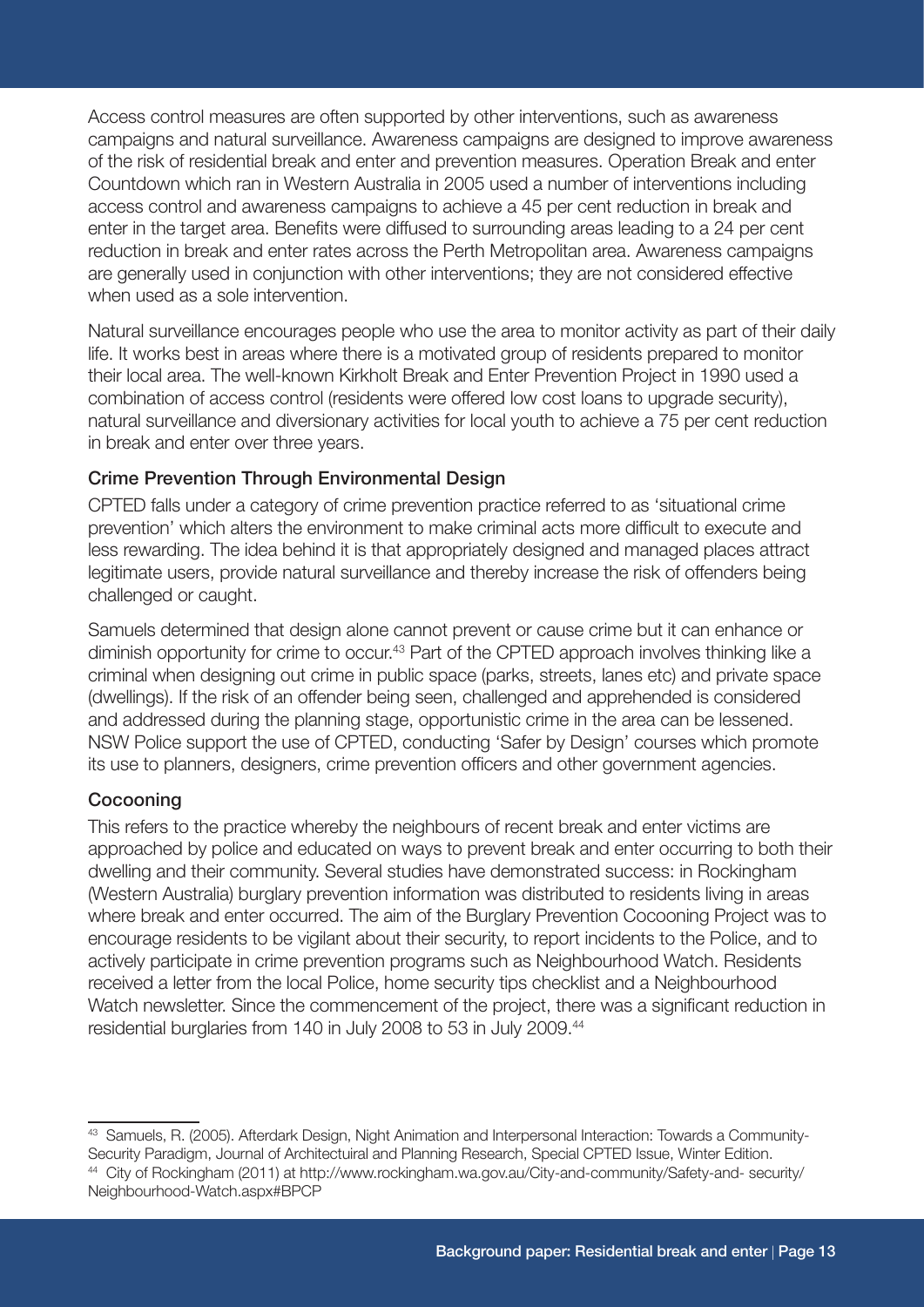The effectiveness of residents restoring informal control through surveillance is also discussed in Downes and Rock (2007), with others concluding that 'Cocoon watches' enjoy higher rates of resident participation than Neighbourhood Watch programs, because they are organized after a specific break and enter incident at a nearby resident's dwelling.<sup>45</sup>

## Natural surveillance

Natural surveillance has also been used effectively as a sole intervention to reduce residential break and enter offences. While generally implemented as part of a suite of interventions to reduce break and enter, as in Tilley and Webb's 1994 study, which used a combination of natural surveillance, access control and awareness campaigns to reduce break and enter by 65 per cent (see also Lindsay and McGillis, 1986). it has also been used successfully by itself (albeit in an older study); Hulin's (1979) study introduced Neighbourhood Watch in a semi-rural area to achieve a 26 per cent reduction in break and enter (while control cities showed increases of between 10 and 25 per cent).

## Property marking

Property marking involves residents recording identifying information on valuable personal belongings, through engraving, dot marking, or some other means. Property marking reduces the perceived rewards associated with a crime by making targets harder to sell, deterring offenders from targeting marked property.

It is generally implemented as part of suite of interventions. Budz et al's Lighting Strikes Twice project in Beenleigh, QLD (2001) targeted break and enter victims and used an awareness campaign and property marking to reduce the rate of repeat break and enter victimizations by 16 per cent in the target area.<sup>46</sup> Property marking has been effective in reducing residential break and enter in several different countries; Australia (Cummings, 2005), the United Kingdom (Forrester et al, 1990) and the United States (Lindsay and McGillis, 1986).

# The way forward

# Suggested best practice

Break and enter offenders consider their targets in a very rational way, looking at general upkeep of a property, occupancy and accessibility before selecting a target. Any effective strategy will therefore need to address risk factors relating to the target, location and offender (Grabosky 1995). As such, a combination of situational (access control/natural surveillance/ CPTED) and social strategies (awareness/education campaigns) is considered the most promising in reducing residential break and enters.

DJ anticipates that a number of Working Group members will enhance discussion on best practice for preventing residential break and enter. In particular, we expect that those members from the policing, housing, planning, architecture, development, insurance and local government sectors will have practical experience in the application of CPTED, access control and awareness campaigns to reduce crime. We encourage all Working Group members to consider any gaps in these approaches and to provide advice based on experience/industry practice in terms of appropriate ways to prevent break and enter.

<sup>45</sup> Sorensen (2007).

<sup>&</sup>lt;sup>46</sup> The project also established that police have a vital role to play in shaping a victim's decision to improve home security and that this can reduce the risk and incidence of repeat victimisation).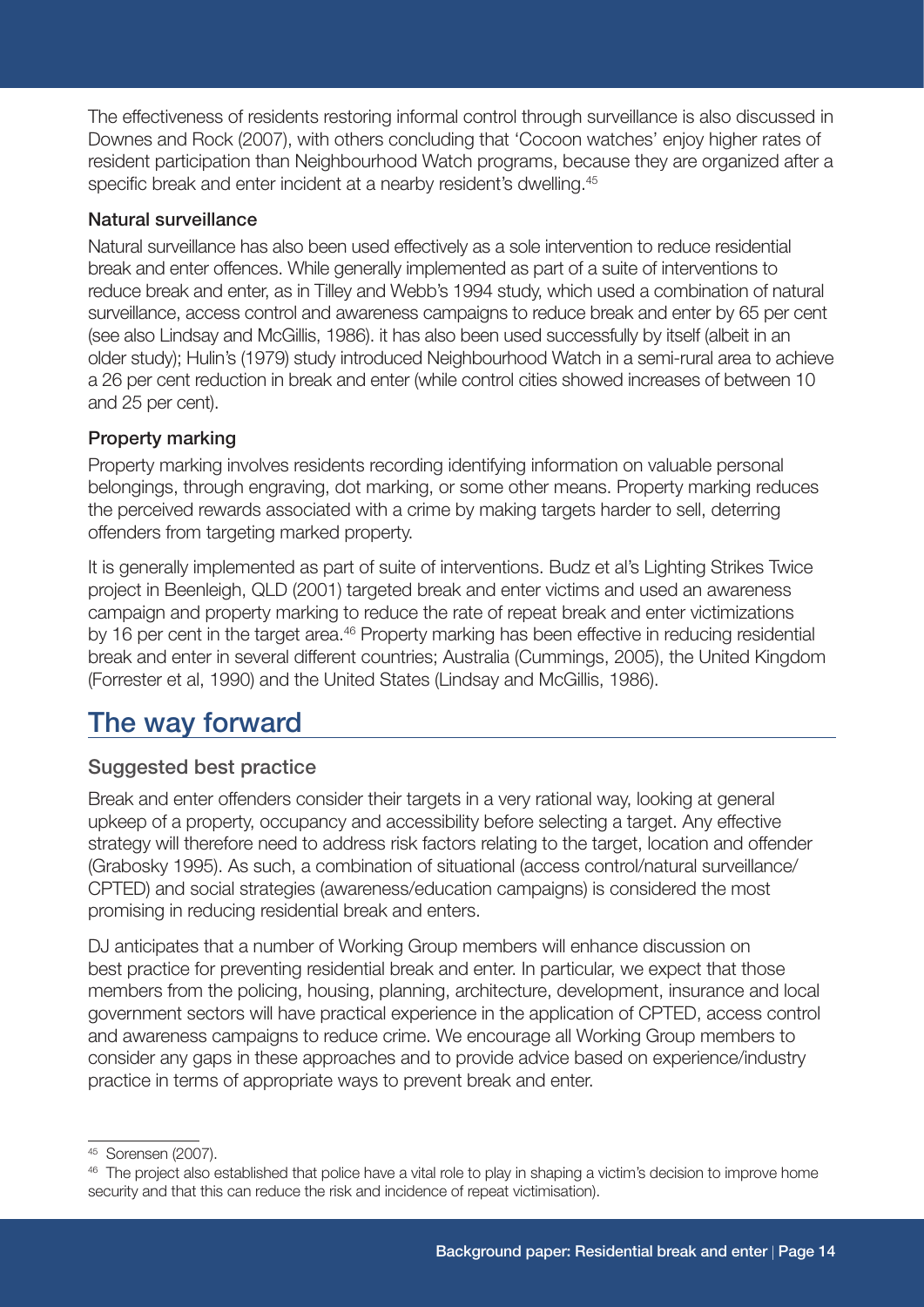The following section details current Crime Prevention Programs projects that are related to residential break and enter.

# Current CPP projects (residential break and enter)

In response to the level of residential break and enter in NSW, Crime Prevention Programs is currently implementing a number of strategies that aim to reduce the incidence of break and enter across NSW. These are detailed further below.

## Victims of break and enter: demonstration project

Crime Prevention Programs, in partnership with NSW Police and Clarence Valley and Holroyd Councils, has developed a project to test the effectiveness of two methods of assisting break and enter victims to 'target harden' their homes.

- Clarence Valley: in Clarence Valley, break and enter victims will be provided with a range of education materials, including a checklist to assist in identifying potential vulnerabilities in their property. They will also be given a voucher to use towards purchase of security upgrades (including locks and security screens). Council will follow up those residents given vouchers to ascertain if they used the voucher, what items they purchased, and if the items were installed. Clarence Valley has been funded \$50,000 for this project, which commenced 12 April 2011.
- Holroyd: in Holroyd, break and enter victims will be provided with a range of education materials and offered an informal assessment of their property. This will be undertaken by attending Police and aims to identify vulnerabilities in the resident's property. Council will examine the audit results and purchase and arrange installation of necessary security upgrades using DJ funding.

### Reducing crime in public housing

The Designing Out Crime Research Centre (DOCRC) is an initiative of the Department that conducts research on design to reduce opportunistic crime. Housing NSW has provided the DOCRC with \$100,000 over the next three years to develop solutions to crime problems and increase legitimate use of space on NSW Housing property and surrounds in the Mount Druitt area. This includes strategies to reduce residential break and enter. This project is currently in the developmental stage.

### NSW Preventing Crime website

Crime Prevention Programs is currently re-developing the NSW Government Preventing Crime website.<sup>47</sup> The Home Security section will be updated to dwelling a number of fact sheets and checklists advising people how to best protect their property.

The website will also feature a virtual dwelling which will provide home security advice to those accessing the website. As a client rolls the mouse over certain parts of the dwelling, an information box will appear with security considerations and tips for that particular area. A virtual apartment will be added to the website at a future date.

<sup>47</sup> Located at http://crimeprevention.nsw.gov.au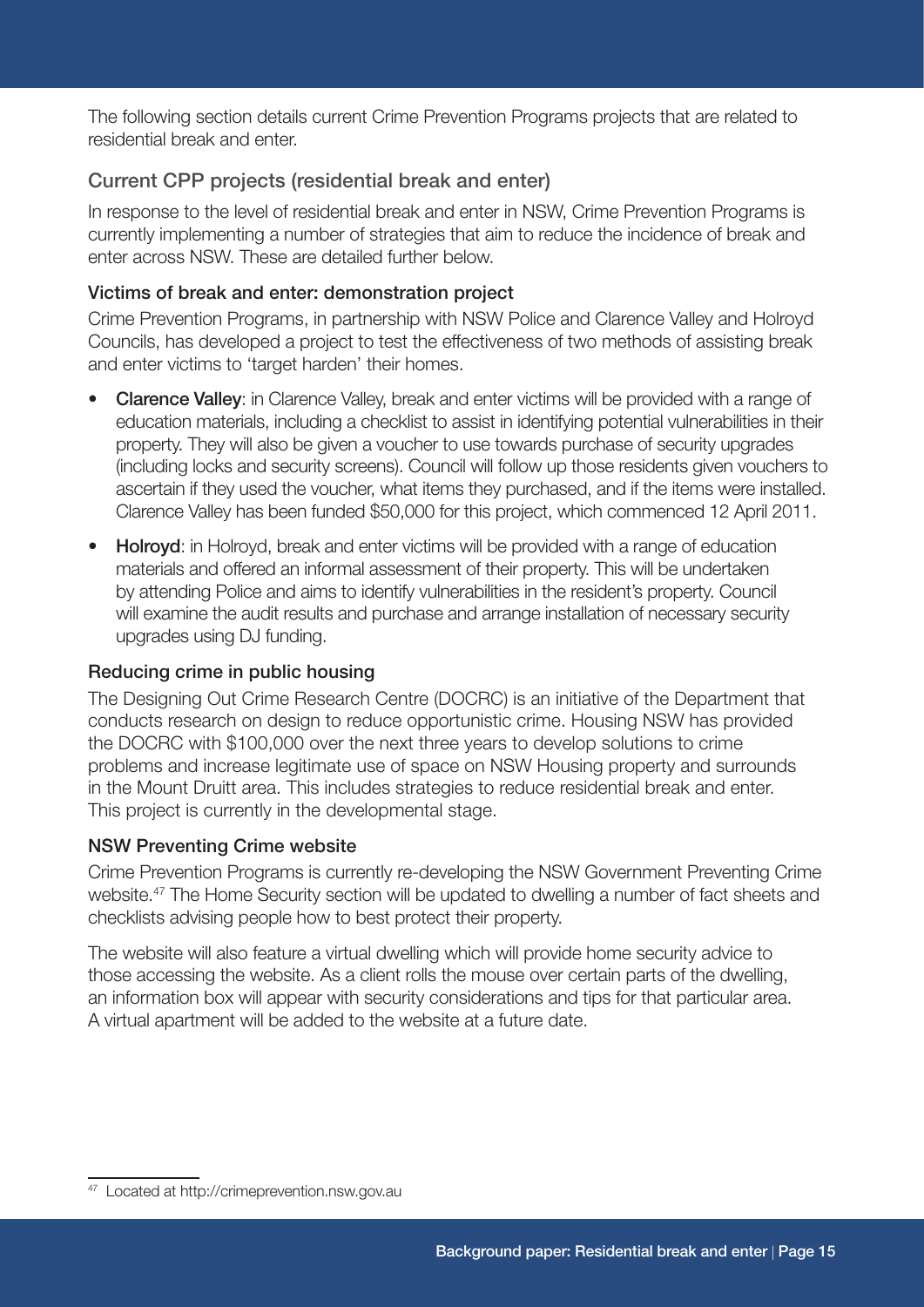CPP is currently managing a number of other projects that have a degree of overlap with this topic.

- **Stolen Goods Market:** this project is looking at ways to reduce metal theft (including gold) via legislative changes, regulation of online trade in gold and jewellery, and monitoring of record keeping at Cash For Gold kiosks that are popping up in local shopping centres across NSW.
- **Wagga Wagga:** this project focuses on crime in public housing estates, using CPTED principles to examine how design of public and private space (including parks, lanes and public housing stock) contributes to crime in the area. In particular, CPTED audits of residential property will be conducted by the Department's CPTED unit where the household is a recent victim of break and enter. An awareness campaign will be run in the location and a survey designed to measure residents' fear of crime pre- and post-interventions will be conducted, in order to evaluate the effectiveness of the project.
- **Steal from motor vehicle**: a state-wide project to reduce steal from motor vehicle is in development. One of the proposed strategies to reduce the reward of steal from motor vehicle is to establish an online register for GPS and other mobile devices. This would make it more difficult for offenders to on sell stolen goods. There are obvious connections to residential break and enter and the selling of stolen items.
- Mobile phone theft: with the introduction of mobile phones with capabilities similar to computers, issues of crime and mobile phones involving both theft of the handset and more recently, 'hacking' into the device while the phone is still in the owner's possession have emerged. The online register discussed above is linked to this project.

#### Future directions

CPP has a well defined role in terms of coordinating a state government response to residential break and enter. CPP provides and distributes grant funding to local councils for prevention activities and runs demonstration projects across NSW. However, the Department acknowledges the need to work in partnership with industry to maximise expertise in the NSW response to residential break and enter.

A key aim of the Department of Justice in convening the NSW Residential Break and Enter Working Group is to establish an ongoing mechanism for communication with various stakeholders regarding the nature, cost and impact of residential break and enter. The Department has also envisaged that given the diversity of involved organisations (subject to consensus from the Working Group), smaller task-specific working groups would be convened to respond to specific break and enter issues.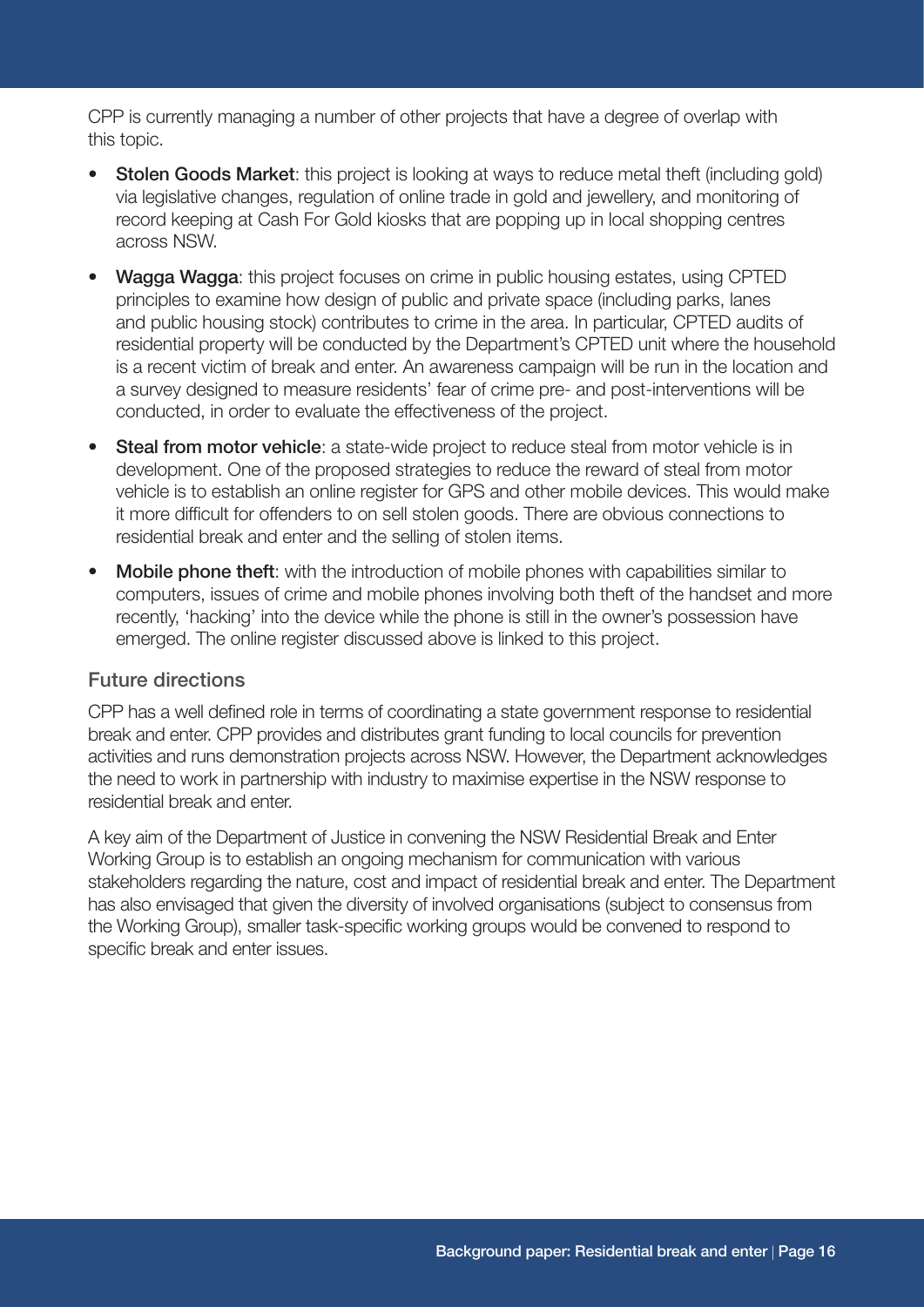# **References**

Allatt, P. (1984). Residential security: Containment and displacement of break and enter. *The Howard Journal*, 23(2).

Australian Bureau of Statistics, (2011). *Australian and New Zealand Standard Offence Classification* (cat. 1234.0), Melbourne: Australian Bureau of Statistics.

Australian Bureau of Statistics, (2011). *Crime Victimisation, Australia, 2009-10* (cat 4530.0). Melbourne: Australian Bureau of Statistics.

Australian Bureau of Statistics, (2011). *Recorded Crime-Victims* (cat 4510.0), Canberra, Australian Bureau of Statistics.

Beedle, S. & Stangier, J. (1980). Evaluation of the home security program. Portland, Ore.: Portland Police Bureau.

Bennett, T. & Durie, L. (1999). Preventing residential break and enter in Cambridge: From crime audits to targeted strategies. *Police Research Series*, Paper 108. London: Home Office, Policing and Reducing Crime Unit, Research, Decelopment and Statistics Directorate.

Bowers, K.J., Johnson, S.D. & Hirschfield, A.F.G. (2004). Closing off opportunities for crime: An evaluation of alley-gating. *European Journal on Criminal Policy and Research* 10: 285–308

Brown, B. & Altman, I. (1981). Territorialty and residential crime: a conceptual framework. *Environmental Criminology*, 55-76. Prospect Heights, IL: Waveland Press.

Ekblom P, Law H & Sutton M (1996). *Safer cities and domestic break and enter*. London: Home Office.

Goh, D. & Moffatt, S. (2011). *NSW Recorded Crime Statistics 2010*, NSW Bureau of Crime Statistics and Research, Sydney.

Ferrante, A. & Clare, J (2006). *Known Offenders and the Stolen Goods Market in Western Australia: Research Report*, Crime Research Centre, University of Western Australia.

Fitzgerald, J. & Poynton, S. (2001) *The Changing Nature of objects stolen in dwellinghold offenderies*, NSW Bureau of Crime Statistics and Research, Sydney.

Forrester, D., Frenz, S., O'Connell, M. & Pease, K. (1990). *The Kirkholt break and enter prevention project: Phase II*. London: Home Office.

Hearndon, I. and Magill, C. (2004). 'Decision making by dwelling offenders: offenders' perspectives'. *Home Office Findings 249*, London, Home Office.

Henderson, M. (2002). *Preventing repeat residential break and enter: A meta-evaluation of two Australian demonstration projects*. Barton, Australia: Commonwealth Attorney-General's Office.

Hulin, J.O. (1979). 'Community-based Crime Prevention Project', *Crime Prevention Review* 6(3):26-34.

Johnson, S., Summers, L. & Pease, K. (2009). Offender as forager? A direct test of the boost account of victimization. *Journal of Quantitative Criminology*, 25:181-200.